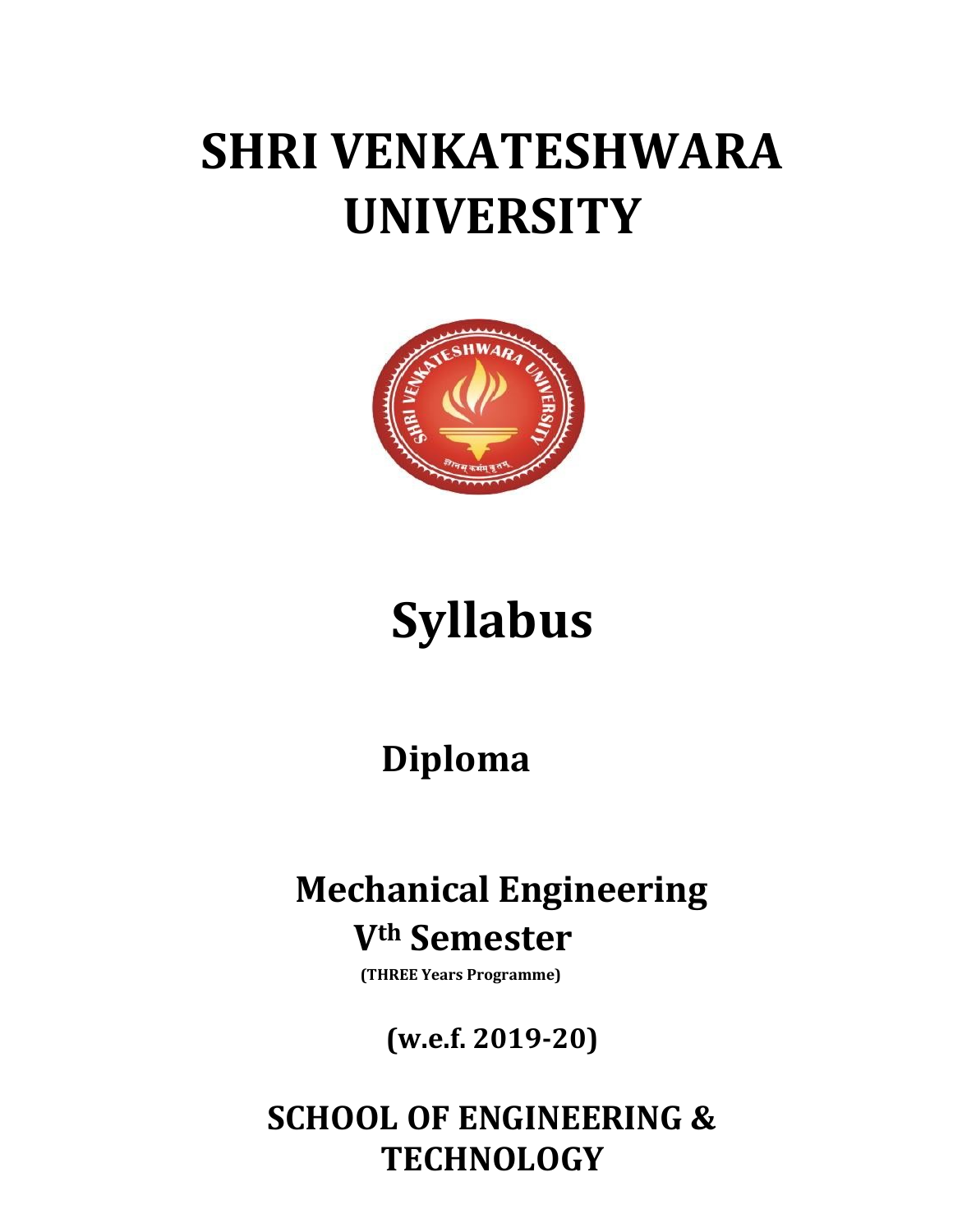| SI                        |                  | Subject                                   |                | <b>Periods</b>   |                |                  |                   | <b>Evaluation Scheme</b> |                                           |    | <b>End Semester</b> |                 |                |
|---------------------------|------------------|-------------------------------------------|----------------|------------------|----------------|------------------|-------------------|--------------------------|-------------------------------------------|----|---------------------|-----------------|----------------|
| $\blacksquare$<br>N<br>0. | Subject<br>Codes |                                           | L              | T                | $\mathbf{P}$   | $\mathbf C$<br>T | T<br>$\mathbf{A}$ | <b>Tot</b><br>al         | $\mathbf{P}$<br>$\boldsymbol{\mathsf{S}}$ | TE | P<br>${\bf E}$      | Tot<br>al       | Credit         |
| $\mathbf{1}$              | $PME -$<br>501   | Advanced<br>Manufacturing<br>Processes    | $\overline{3}$ | $\boldsymbol{0}$ | $\bf{0}$       | 20               | 10                | 30                       |                                           | 70 |                     | 100             | $\mathbf{3}$   |
| $\overline{2}$            | <b>PME-502</b>   | Theory of<br>Machines &<br>Mechanisms     | $\overline{c}$ | 1                | $\mathbf{0}$   | 20               | 10                | 30                       |                                           | 70 |                     | 100             | $\mathbf{3}$   |
| 3                         | <b>PME-503</b>   | Industrial<br>Engineering &<br>Management | 3              | $\bf{0}$         | $\bf{0}$       | 20               | 10                | 30                       |                                           | 70 |                     | 100             | $\mathbf{3}$   |
| 4                         | <b>PME - 504</b> | Computer<br>Integrated<br>Manufacturing   | 3              | $\mathbf{0}$     | $\mathbf{0}$   | 20               | 10                | 30                       |                                           | 70 |                     | 100             | $\mathbf{3}$   |
| $5\phantom{.0}$           | <b>PME-505</b>   | Farm Equipment<br>& Farm<br>Machinery     | 3              | $\mathbf{0}$     | $\mathbf{0}$   | 20               | 10                | 30                       |                                           | 70 |                     | 100             | $\overline{3}$ |
| 6                         | <b>POE-051</b>   | Operation Research <sup>3</sup>           |                | $\vert 0 \vert$  | $ 0\rangle$    | $ 20\rangle$     | $ 10\rangle$      | 30                       |                                           | 70 |                     | 100             | 3              |
| $\sqrt{7}$                | <b>PME-511</b>   | Manufacturing<br>Engineering<br>$Lab-II$  | $\overline{0}$ | $\boldsymbol{0}$ | $\overline{2}$ |                  |                   |                          | $ 10\rangle$                              |    | $\overline{15}$     | $\overline{25}$ | $\vert$ 1      |
| $\, 8$                    | <b>PME-512</b>   | CAD/CAM Lab                               | $\overline{0}$ | $\boldsymbol{0}$ | $\overline{2}$ |                  |                   |                          | $ 10\rangle$                              |    | $\overline{15}$     | $\overline{25}$ | $\vert$ 1      |
| 9                         | <b>PME-513</b>   | Summer<br>Internship-II                   | $ 0\rangle$    | $ 0\rangle$      | $ 0\rangle$    |                  |                   |                          | 50                                        |    |                     | 50              | 3              |
| 10                        | <b>PME-514</b>   | Project PHASE-I                           | $\overline{0}$ | $\overline{0}$   | 4              |                  |                   |                          | 50                                        |    | 50                  | 100             | $ 2\rangle$    |
|                           |                  |                                           |                |                  |                |                  |                   |                          |                                           |    |                     | 800             | 25             |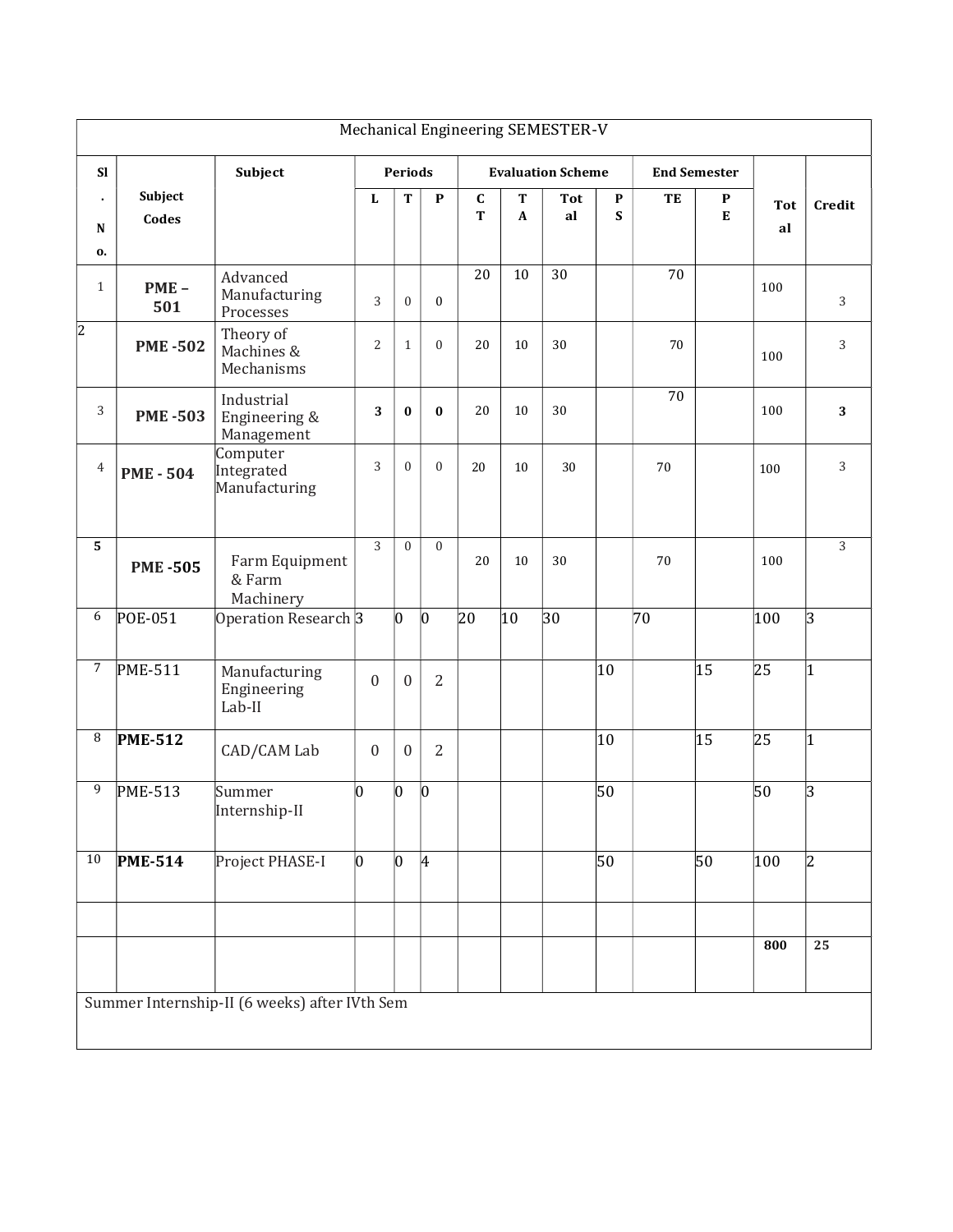| Course Code            | <b>PME 501</b>                                           |
|------------------------|----------------------------------------------------------|
| Course Title           | ADVANCED MANUFACTURING PROCESSES                         |
| Number of Credits      | $3$ (L: 3, T: 0, P: 0)                                   |
| Prerequisites          | Basic Mechanical Engineering Manufacturing Engineering ( |
| <b>Course Category</b> | PC.                                                      |

Course Objectives:

- To Know the functions of Jigs and Fixtures.
- To know the applications of jig-boring machines.
- To identify different fabrication methods of plastic processing viz., sheet forming, blow moulding, laminating and reinforcing of plastics.
- To distinguish between non-conventional machining and traditional machining processes.
- To know about the advancements in the area of manufacturing and production processes.
- To impart knowledge & skills necessary for working in modern manufacturing environment.
- To get familiarized with working principles and operations performed on non-traditional machines, machining center, SPM, automated machines and maintenance of machine tools.

#### Course Content:

UNIT-I: Jigs & Fixtures: Definition of jig; Types of jigs: Leaf jig, Box and Handle jig, Template jig, Plate jig, Indexing jig, Universal jig, Vice jigs - constructional details of the above jigs; General consideration in the design of drill jigs; Drill bush; Types of fixtures: Vice fixtures, Milling fixtures, Boring fixtures, Grinding fixtures - constructional details of the above fixtures; Basic principles of location; Locating methods and devices; Basic principles of the clamping; Types of clamps: Strap clamps, Cam clamps, Screw clamps, Toggle clamps, Hydraulic and Pneumatic clamps.

Unit-II: Jig Boring: Introduction; Jig boring on vertical milling machine; Types jig boring machines: Open front machine, Cross rail type machine - constructional details & their working; System of location of holes.

Plastic Processing: Processing of plastics; Moulding processes: Injection moulding, Compression moulding, Transfer moulding; Extruding; Casting; Calendering; Fabrication methods-Sheet forming, Blow moulding, Laminating plastics (sheets, rods & tubes), Reinforcing; Applications of Plastics.

Unit-III: Modern Machining Processes: Introduction – comparison with traditional machining; Ultrasonic Machining: principle, Description of equipment, applications; Electric Discharge Machining: Principle, Description of equipment, Dielectric fluid, tools (electrodes), Process parameters, Output characteristics, applications; Wire cut EDM: Principle, Description of equipment, Controlling parameters; applications; Abrasive Jet Machining: principle, description of equipment, application; Laser Beam Machining: principle, description of equipment, application; Electro Chemical Machining: description of equipment, application.

Unit-IV: CNC Milling Machines: Vertical and horizontal machining center: Constructional features, Axis identification, Electronic control system. Automatic tool changer and tool magazine. CNC programming: Preparatory functions (G code), miscellaneous functions (M code), Part programming including subroutines and canned cycles. Principles of computer aided part programming.

Machine Tool Automation: Introduction and Need; (A) Single spindle automates, transfer lines.

(B) Elements of control system, Limit switches, Proximity switches, Block diagram for feedback and servo control system, Introduction to PLC, Block diagram of PLC.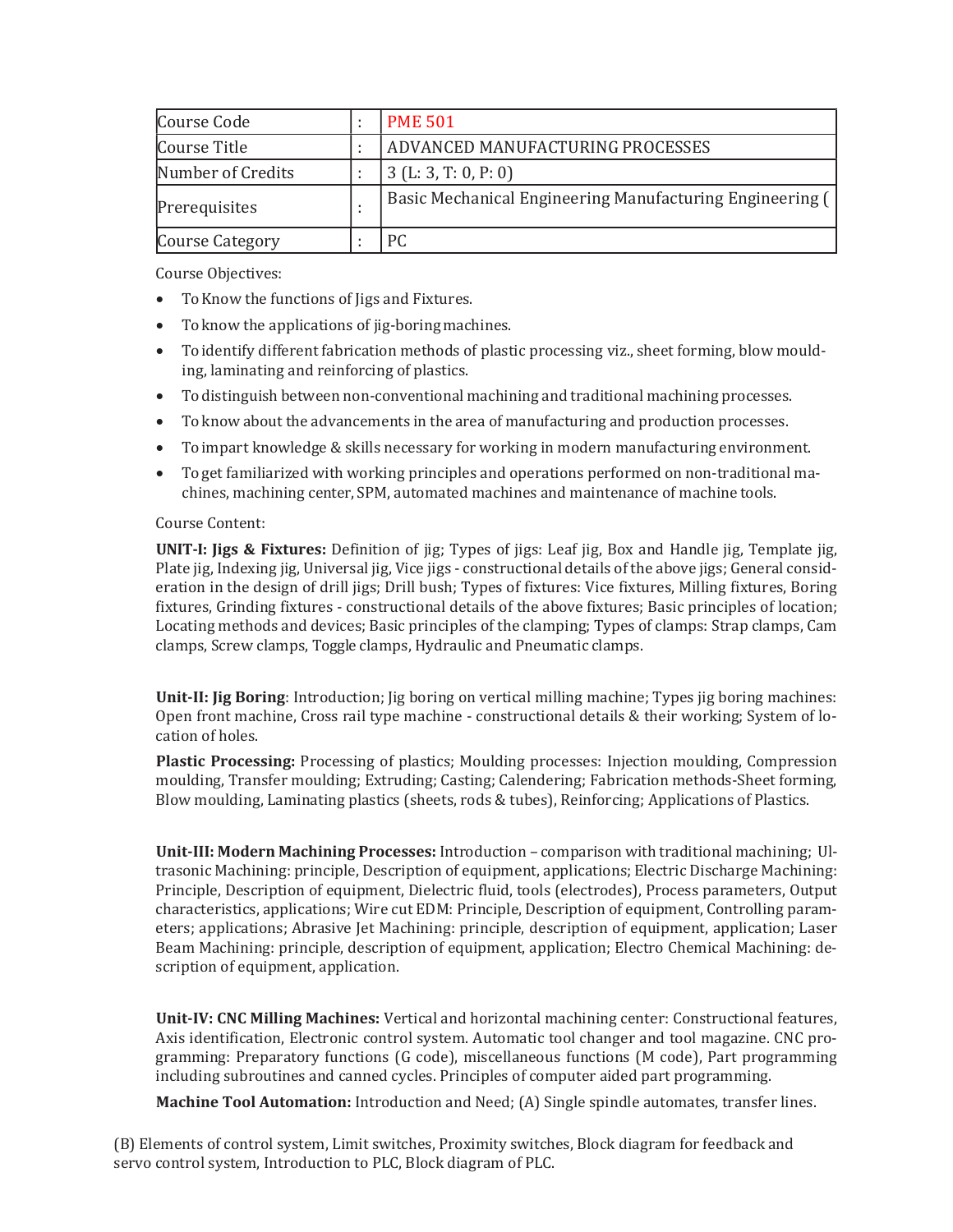Unit-V: Special Purpose Machines (SPM): Concept, General elements of SPM, Productivity improvement by SPM, Principles of SPM design.

Maintenance of Machine Tools: Types of maintenance, Repair cycle analysis, Repair complexity, Maintenance manual, Maintenance records, Housekeeping. Introduction to Total Productive Maintenance (TPM).

Reference Books:

- 1. Production Technology HMT, Banglore, Tata Mc-Graw Hill
- 2. CNC machines Pabla B. S. & M. Adithan, New Age international limited.
- 3. Non conventional Machining P. K. Mistra, Narvasa Publishining House
- 4. Manufacturing Processes Begman & Amsted, John Willey and Sons.
- 5. Advanced manufacturing technology David L. Goetsch
- 6. Exploring Advanced Manufacturing Technologies Stephen F. Krar & Arthur Gil, Industrial Press

#### Course outcomes:

At the end of the course, the student will be able to:

| CO <sub>1</sub> | Know the Operation and control of different advanced machine tools and equipments.                                        |
|-----------------|---------------------------------------------------------------------------------------------------------------------------|
| CO <sub>2</sub> | Produce jobs as per specified requirements by selecting the specific machining process.                                   |
| CO <sub>3</sub> | Develop the mind set for modern trends in manufacturing and automation.                                                   |
| CO <sub>4</sub> | Identify the different fabrication methods viz., sheet forming, blow moulding, laminating<br>and reinforcing of plastics. |
| CO <sub>5</sub> | Know different non-traditional machining processes, CNC milling machines, special pur-<br>pose machines.                  |
| CO6             | Work as maintenance engineer.                                                                                             |

\*\*\*\*\*\*\*

| Course Code            | <b>PME 502</b>                  |
|------------------------|---------------------------------|
| Course Title           | THEORY OF MACHINES & MECHANISMS |
| Number of Credits      | (L: 2, T: 1, P: 0)              |
| Prerequisites          | Engineering Mechanics (ESC201)  |
| <b>Course Category</b> | PС                              |

Course Objectives:

- To understand different types of cams and their motions and also to draw cam profiles for various motions.
- To understand the mechanism of various types of drives available for transmission of power.
- To understand the design of Brakes, Dynamometers, Bearings and Clutches and their function and working.
- To understand the need for balancing of masses in the same plane
- To Know different types of governors.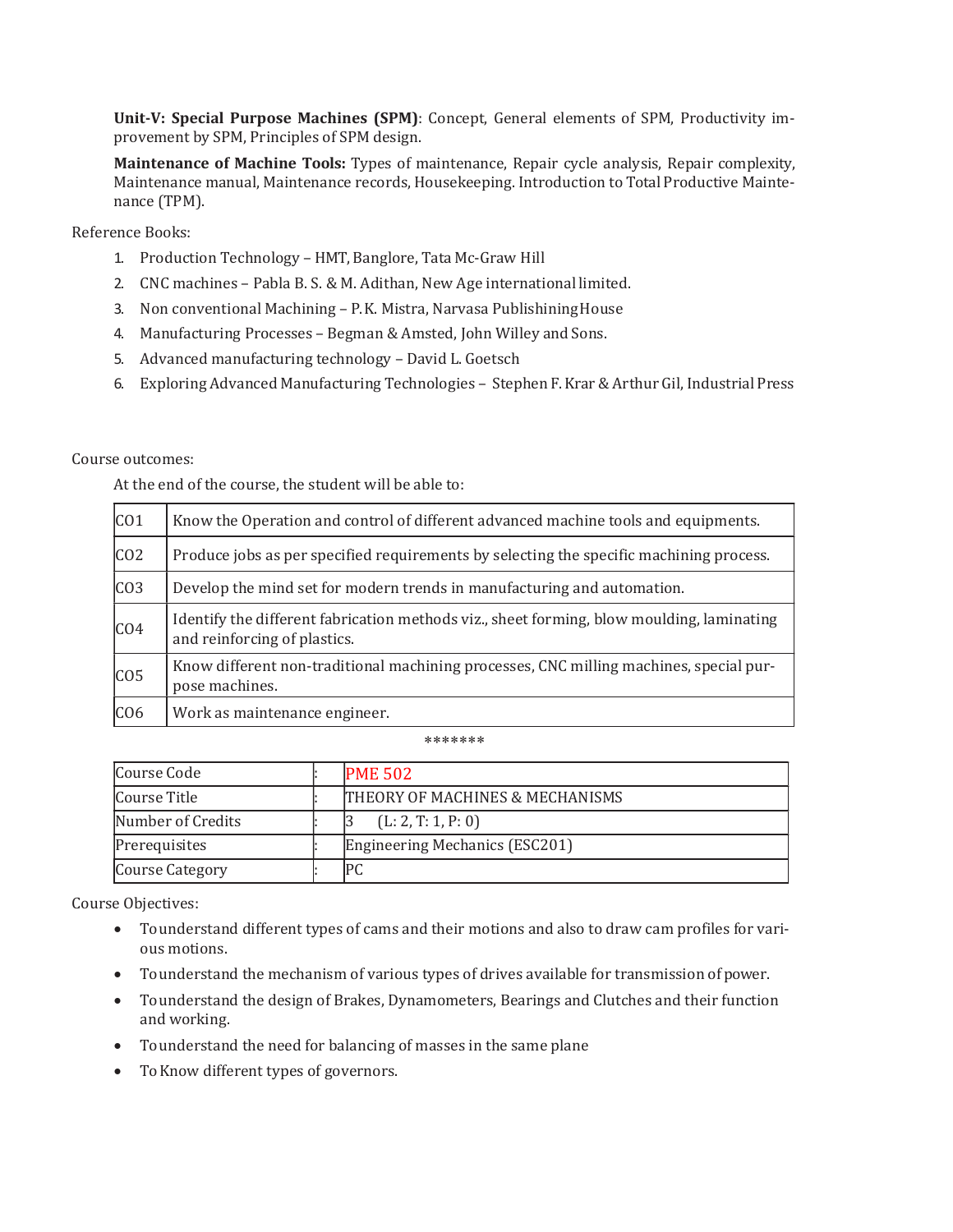#### Course Content:

UNIT I: Cams and Followers: Concept; Definition and application of Cams and Followers; Classification of Cams and Followers; Different follower motions and their displacement diagrams like uniform velocity, SHM, uniform acceleration and Retardation; Drawing of profile of radial cam with knife-edge and roller follower with and without offset with reciprocating motion (graphical method).

UNIT II: Power Transmission: Types of Drives – Belt, Chain, Rope, Gear drives & their comparison; Belt Drives - flat belt, V– belt & its applications; Material for flat and V-belt; Angle of lap, Belt length. Slip and Creep; Determination of Velocity Ratio, Ratio of tight side and slack side tension; Centrifugal tension and Initial tension; Condition for maximum power transmission (Simple numericals); Chain Drives – Advantages & Disadvantages; Selection of Chain & Sprocket wheels; Methods of lubrication; Gear Drives – Spur gear terminology; Types of gears and gear trains, their selection for different applications; Train value & Velocity ratio for compound, reverted and simple epicyclic gear train; Methods of lubrication; Law of gearing; Rope Drives – Types, applications, advantages & limitations of Steel ropes.

UNIT III: Flywheel and Governors: Flywheel - Concept, function and application of flywheel with the help of turning moment diagram for single cylinder 4-Stroke I.C. Engine (no Numericals); Coefficient of fluctuation of energy, Coefficient of fluctuation of speed and its significance; Governors - Types and explanation with neat sketches (Centrifugal, Watt and Porter); Concept, function and applications & Terminology of Governors; Comparison between Flywheel and Governor.

UNIT IV: Brakes, Dynamometers, Clutches & Bearings: Function of brakes and dynamometers; Types of brakes and Dynamometers; Comparison between brakes and dynamometers; Construction and working of i) shoe brake, ii) Band Brake, iii) Internal expanding shoe brake iv) Disc Brake; Concept of Self Locking & Self energizing brakes; Numerical problems to find braking force and braking torque for shoe & band brakes; Construction and working of i) Rope Brake Dynamometer, ii) Hydraulic Dynamometer, iii) Eddy current Dynamometers; Clutches- Uniform pressure and Uniform Wear theories; Function of Clutch and its application; Construction and working of i) Single plate clutch, ii) Multiplate clutch, iii) Centrifugal Clutch iv) Cone clutch and v) Diaphragm clutch. (Simple numericals on single and Multiplate clutch); Bearings – i) Simple Pivot, ii) Collar Bearing, iii) Conical pivot. Torque & power lost in friction (no derivation). Simple numericals.

UNIT V: Balancing & Vibrations: Concept of balancing; Balancing of single rotating mass; Graphical method for balancing of several masses revolving in same plane; Concept and terminology used in vibrations, Causes of vibrations in machines; their harmful effects and remedies.

Reference Books:

- 1. Theory of machines S.S .Rattan ,Tata McGraw-Hill publications.
- 2. Theory of machines R.K.Bansal ,Laxmi publications
- 3. Theory of machines R.S. Khurmi & J.K.Gupta , S.Chand publications.
- 4. Dynamics of Machines J B K Das, Sapna Publications.
- 5. Theory of machines Jagdishlal, Bombay Metro Politan book Ltd.

Course outcomes:

At the end of the course, the student will be able to:

CO1 Know different machine elements and mechanisms.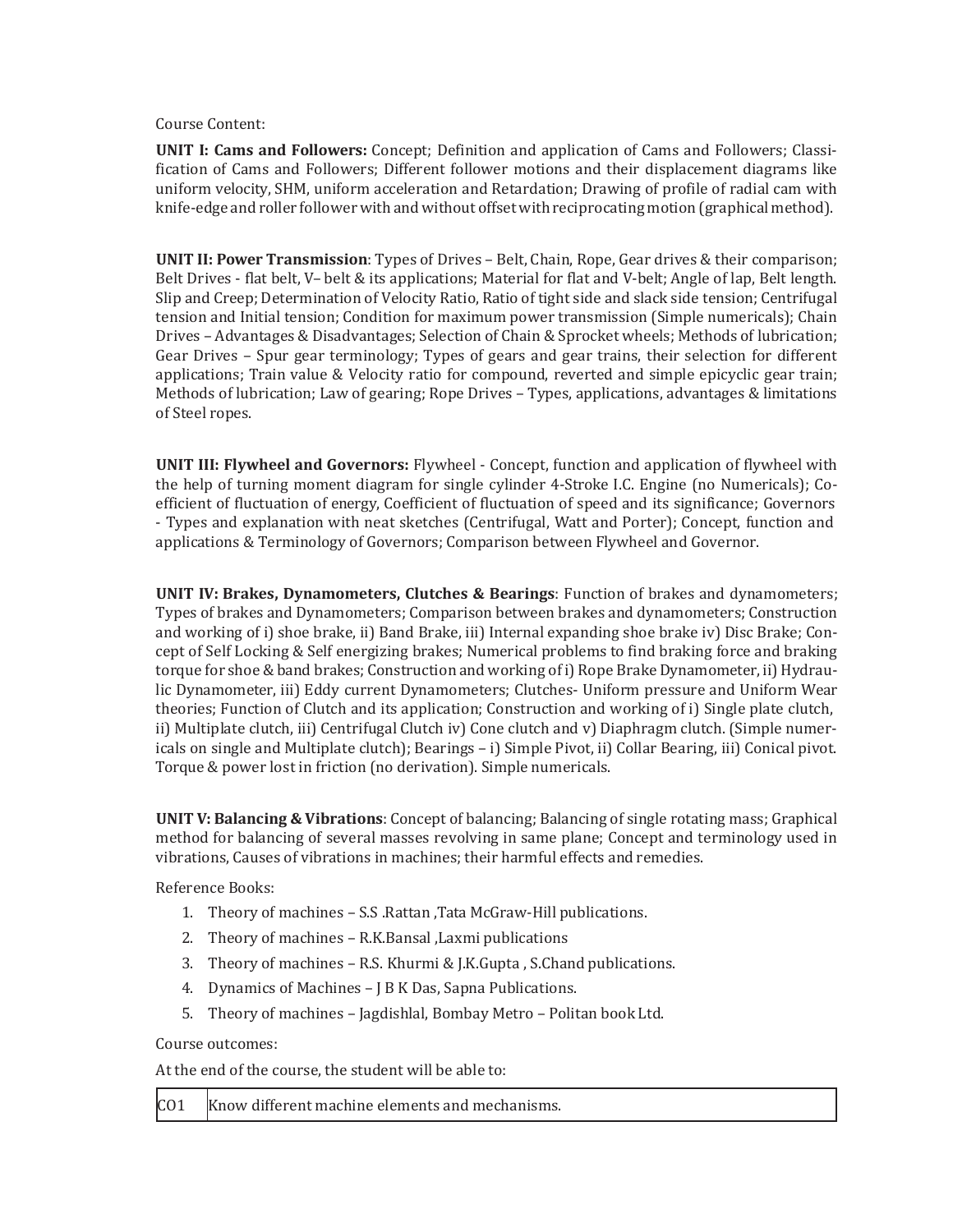| CO <sub>2</sub> | Understand Kinematics and Dynamics of different machines and mechanisms.                                 |
|-----------------|----------------------------------------------------------------------------------------------------------|
| CO <sub>3</sub> | Select Suitable Drives and Mechanisms for a particular application.                                      |
| CO <sub>4</sub> | Appreciate concept of balancing and Vibration.                                                           |
| CO <sub>5</sub> | Develop ability to come up with innovative ideas.                                                        |
| CO <sub>6</sub> | Understand different types of cams and their motions and also draw cam profiles for vari-<br>ous motions |

\*\*\*\*\*\*\*\*\*\*\*\*\*\*\*\*\*\*\*\*\*\*\*\*\*\*\*\*\*\*\*\*\*\*\*\*\*\*\*\*\*\*\*\*\*\*\*\*\*\*\*\*\*\*\*\*\*\*\*\*\*\*\*\*\*\*\*\*\*\*\*\*\*\*\*\*\*\*\*\*\*

| Course Code            | <b>PME 503</b>                      |
|------------------------|-------------------------------------|
| Course Title           | INDUSTRIAL ENGINEERING & MANAGEMENT |
| Number of Credits      | (L: 3, T: 0, P: 0)                  |
| Prerequisites          | İNIL                                |
| <b>Course Category</b> |                                     |

Course Objectives:

- To take the right decisions to optimize resources utilization by improving productivity of the Lands, Buildings, People, Materials, Machines, Money, Methods and Management effectively.
- To eliminate unproductive activities under the control of the Management, Supervisor, worker and the Design of Products and Processes.
- To use the Charts to record the Activities of the people, materials and Equipment to find alternative methods which minimize waste and to implement the best method.

#### Course Content:

UNIT-I: Plant Engineering: Plant; Selection of site of industry; Plant layout; Principles of a good layout; Types; Process; Product and Fixed position; Techniques to improve Layout; Principles of Material handling equipment; Plant maintenance; Importance; Break down maintenance; Preventive maintenance and Scheduled maintenance.

Plant Safety: Importance; Accident: Causes and Cost of an Accident, Accident Proneness, Prevention of Accidents; Industrial disputes; Settlement of Industrial disputes; Collective bargaining; Conciliation; Mediation; Arbitration; Indian Factories Act 1948 and its provisions related to health, welfare and safety.

UNIT-II: Work Study: Productivity; Standard of living; Method of improving Productivity; Objectives; Importance of good working conditions.

Method Study: Definition; Objectives; Selection of a job for method study; Basic procedure for conduct of Method study; Tools used; Operation process chart; Flow process chart; Two handed process chart; Man Machine chart; String diagram and flow diagram.

Work Measurement: Definition; Basic procedure in making a time study; Employees rating factor; Application of time allowances: Rest, Personal, Process, Special and Policy allowances; Calculation of standard time; Numerical Problems; Basic concept of production study; Techniques of Work Measurement; Ratio delay study; Synthesis from standard data; Analytical estimating and Pre determined Motion Time System (PMTS).

UNIT-III: Production Planning and Control: Introduction; Major functions of Production Planning and Control; Pre planning; Methods of forecasting; Routing and Scheduling; Dispatching and Controlling; Concept of Critical Path Method (CPM); Types of Production: Mass Production, Batch Pro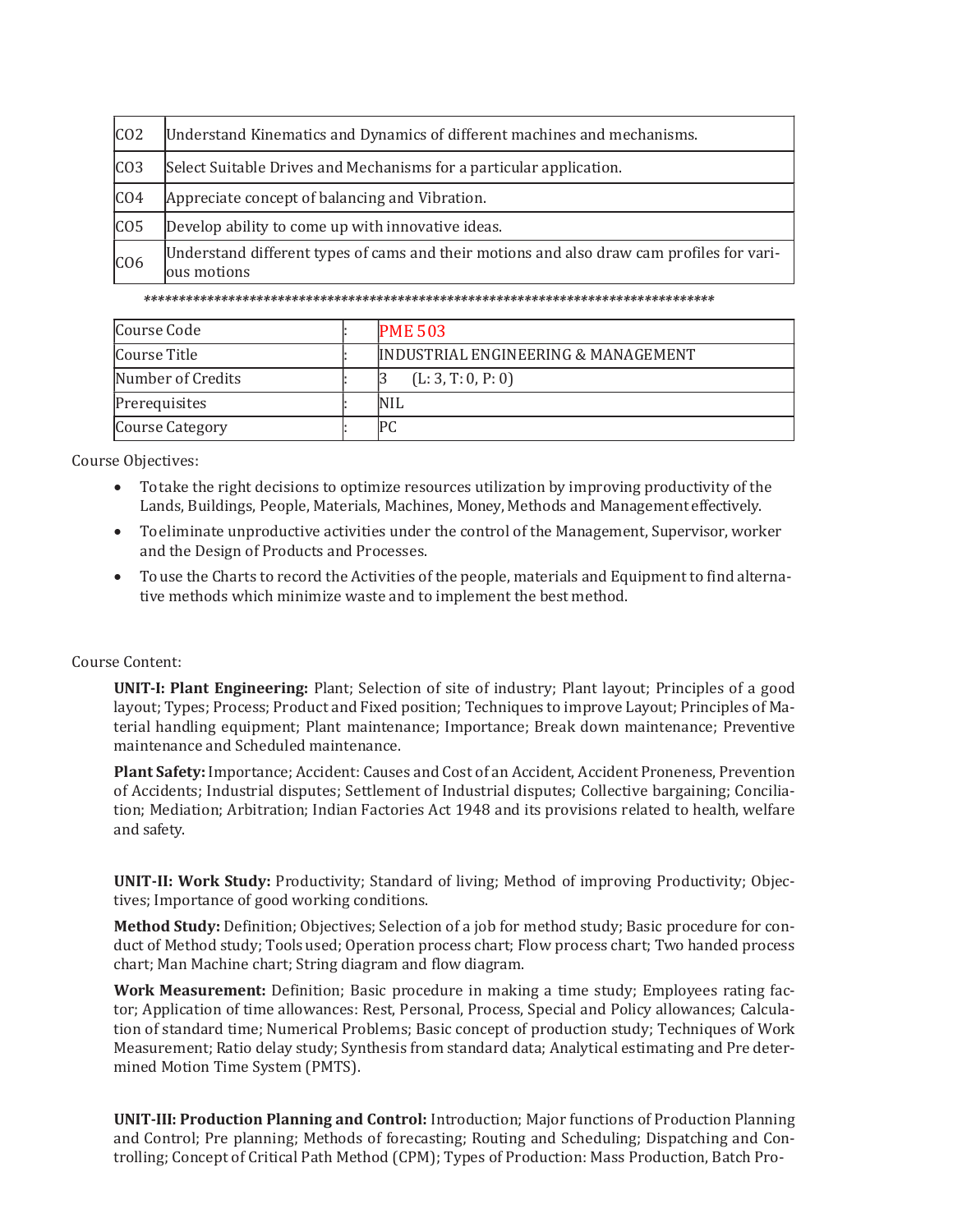duction and Job Order Production; Characteristics; Economic Batch Quantity (EBQ); Principles of Product and Process Planning; Make or Buy decision; Numerical problems.

Quality Control: Definition; Objectives; Types of Inspection: First piece, Floor and Centralized Inspection; Advantages and Disadvantages; Statistical Quality Control; Types of Measurements; Method of Variables; Method of Attributes; Uses of X, R, p and c charts; Operating Characteristics curve (O.C curve); Sampling Inspection; Single and Double Sampling plan; Concept of ISO 9001:2008 Quality Management System Registration/Certification procedure; Benefits of ISO to the organization.

UNIT-IV: Principles of Management: Definition of Management; Administration; Organization; F.W. Taylor's and Henry Fayol's Principles of Management; Functions of Manager; Types of Organization: Line, Staff, Taylor's Pure functional types; Line and staff and committee type; Directing; Leadership; Styles of Leadership; Qualities of a good leader; Motivation; Positive and Negative Motivation; Modern Management Techniques; Just In Time; Total Quality Management (TQM); Quality circle; Zero defect concept; 5S Concept; Management Information Systems. Personnel Management: Responsibility of Human Resource Management; Selection Procedure; Training of Workers; Apprentice Training; On the Job training and Vestibule School Training; Job Evaluation and Merit Rating; Objectives and Importance; Wages and Salary Administration; Components of Wages; Wage Fixation; Type of Wage Payment: Halsey's 50% Plan, Rowan's Plan and Emerson's efficiency plan; Numerial Problems.

UNIT-V: Financial Management: Fixed and Working Capital; Resources of Capital; Shares Preference and Equity Shares; Debentures; Type of debentures; Public Deposits; Factory Costing: Direct Cost; Indirect Cost; Factory Overhead; Selling Price of a product; Profit; Numerical Problems; Depreciation; Causes; Methods: Straight line, sinking fund and percentage on Diminishing Value Method; Numerical Problems.

Material Management: Objectives of good stock control system; ABC analysis of Inventory; Procurement and Consumption cycle; Minimum Stock, Lead Time, Reorder Level-Economic Order Quantity problems; Supply Chain.

Reference Books:

- 1. Industrial Engineering & Management, S.C. Sharma, Khanna Book Publishing Co. (P) Ltd., Delhi
- 2. Industrial Engineering and Management, O.P. Khanna, Revised Edition, Dhanpat Rai Publications (P) Ltd., New Delhi – 110002.
- 3. Management, A global perspective, Heinz Weihrich, Harold Koontz, 10<sup>th</sup> Edition, McGraw Hill International Edition 1994.
- 4. Essentials of Management, 4th Edition, Joseph L.Massie, Prentice-Hall of India, New Delhi 2004.
- 5. Principles and Practices of Management, Premvir Kapoor, Khanna Publishing House, N. Delhi

Course outcomes:

| CO <sub>1</sub> | Explain the different types of layout and plant maintenance with safety                                                 |
|-----------------|-------------------------------------------------------------------------------------------------------------------------|
| CO <sub>2</sub> | List and explain the need of method study and work measurements                                                         |
| CO <sub>3</sub> | Explain the production planning and quality control, and its functions                                                  |
| CO <sub>4</sub> | Understand the basic principles, approaches and functions of management and identify<br>concepts to specific situations |
| CO <sub>5</sub> | List and explain the different financial sources and methods of inventory management                                    |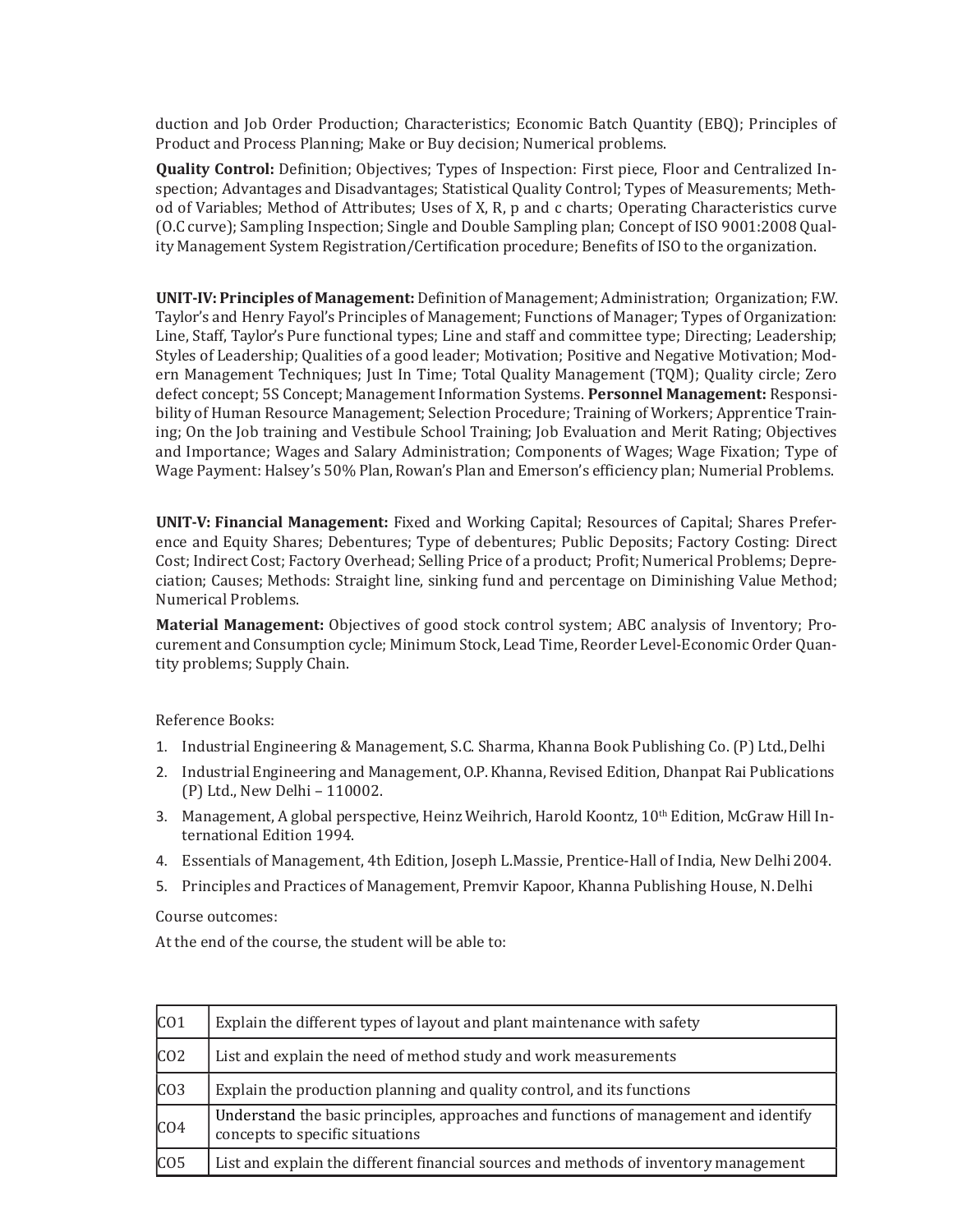| Course Code            | $PME-504$                         |
|------------------------|-----------------------------------|
| Course Title           | COMPUTER INTEGRATED MANUFACTURING |
| Number of Credits      | (L: 3, T: 0, P: 0)                |
| Prerequisites          | NIL                               |
| <b>Course Category</b> | PE                                |

Course Objectives:

- To understand General Principles of Mechanical Engineering.
- To understand laws of thermodynamics, thermal and thermodynamic Processes
- To understand working principles of power developing and power absorbing devices
- To understand basic materials and manufacturing processes

Course Content:

UNIT-I: Concept of Computer Integrated Manufacturing (CIM); Basic components of CIM; Distributed database system; distributed communication system, computer networks for manufacturing; future automated factory; social and economic factors

Unit-II: Computer Aided Design (CAD): CAD hardware and software; product modelling, automatic

drafting; engineering analysis; FEM design review and evaluation; Group Technology Centre.

Unit-III: Computer Aided Manufacturing (CAM), Computer assisted NC part programming; Computer assisted robot programming; computer aided process planning (CAPP); computer aided material requirements planning (MRP)

Unit-IV: Computer aided production scheduling; computer aided inspection planning; computer aided inventory planning, Flexible manufacturing system (FMS); concept of flexible manufacturing.

Unit-V: Integrating NC machines, robots, AGVs, and other NC equipment; Computer aided quality control; business functions, computer aided forecasting; office automation

Reference Books:

1. CAD, CAM, CIM - P.Radhakrishnan and S.Subramanyan, New Age International Publishers.

2. Computer Integrated Manufacturing - Paul G. Rankey, Prentice Hall.

3. Robotics Technology and Flexible Automation – S.R. Deb, Tata McGraw Hill.

Course outcomes:

| CO <sub>1</sub> | Understand the formulation of Liner Programming                                   |
|-----------------|-----------------------------------------------------------------------------------|
| CO <sub>2</sub> | Analyze and Convert the problem into a mathematical model.                        |
| CO <sub>3</sub> | Understand the dual LP and Primal Dual relation problems                          |
| CO <sub>4</sub> | Understand and implement the transportation problems at workplace                 |
| CO <sub>5</sub> | Solve the assignment problems, solving linear programming approach using software |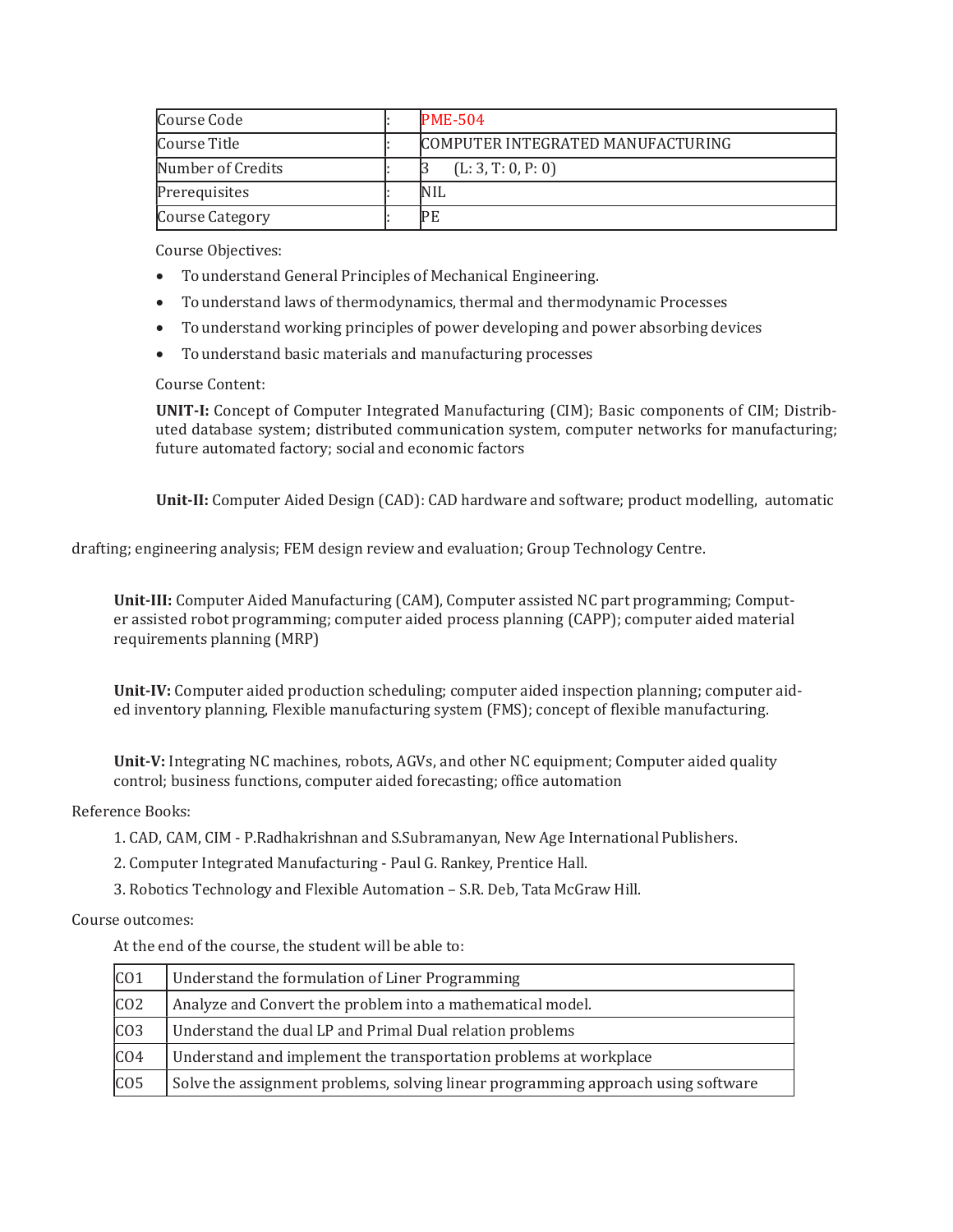| Course Code            | <b>PME 505</b>                    |
|------------------------|-----------------------------------|
| Course Title           | FARM EQUIPMENT AND FARM MACHINERY |
| Number of Credits      | (L: 3, T: 0, P: 0)                |
| Prerequisites          | <b>NIL</b>                        |
| <b>Course Category</b> | IРE                               |

#### Course Learning Objectives:

- Able to find and characterize the machinery based on crop production.
- Able to find the field efficiency and capacities to calculate the economics of machinery.
- Able to find the machines usages for different tillage, and its power requirement calculations.
- Able to understand sowing, planting & transplanting equipment based on crop.
- Able to understand machinery materials and heat effects for different farm machinery equipment

#### Course Content:

UNIT-I: Introduction to farm mechanization; Classification of farm machines; Unit operations in crop production; Identification and selection of machines for various operations on the farm; Hitching systems and controls of farm machinery.

Unit-II: Calculation of field capacities and field efficiency; Calculations for economics of machinery usage, comparison of ownership with hiring of machines;. Introduction to seed-bed preparation and its classification. Familiarization with land reclamation and earth moving equipment.

Unit-III: Introduction to machines used for primary tillage, secondary tillage, rotary tillage, deep tillage and minimum tillage; Measurement of draft of tillage tools and calculations for power requirement for the tillage machines; Introduction to tillage machines like mould-board plough, disc plough, chisel plough, sub-soiler, harrows, puddler, cultivators, identification of major functional components; Attachments with tillage machinery.

Unit-IV: Introduction to sowing, planting & transplanting equipment; Introduction to seed drills, no-till drills, and strip-till drills; Introduction to planters, bed planters and other planting equipment like sugarcane, potato; Study of types of furrow openers and metering systems in drills and planters; Calibration of seed-drills/ planters; Adjustments during operation.

Unit-V: Introduction to materials used in construction of farm machines; Heat treatment processes and their requirement in farm machines; Properties of materials used for critical and functional components of agricultural machines; Introduction to steels and alloys for agricultural application; Identification of heat treatment processes specially for the agricultural machinery components.

Reference Books:

- 1. Principles of Farm Machinery by R.A. Kepner, Roy Bainer, and E. L. Berger
- 2. Farm Machinery and Equipment by H. P. Smith
- 3. Farm Machinery and equipment by C. P. Nakra
- 4. Engineering principles of Agril. Machines by Dr. Ajit K. Srivastav, Caroll E. Goering and Roger P. Rohrbach.
- 5. Farm Machinery an Approach by S. C Jain & Grace Phillips
- 6. Agril. Engineering through worked out examples by Dr. R. Lal and Dr. A.C. Dutta
- 7. Farm Power and Machinery Engineering by Dr. R. Suresh and Sanjay Kumar

| Course Code            | <b>POE-051</b>             |
|------------------------|----------------------------|
| Course Title           | <b>OPERATIONS RESEARCH</b> |
| Number of Credits      | (L: 3, T: 0, P: 0)         |
| Prerequisites          | <b>NIL</b>                 |
| <b>Course Category</b> | PЕ                         |

#### Course Learning Objectives:

 To provide a broad and in depth knowledge of a range of operation research models and techniques, which can be applied to a variety of industrial applications.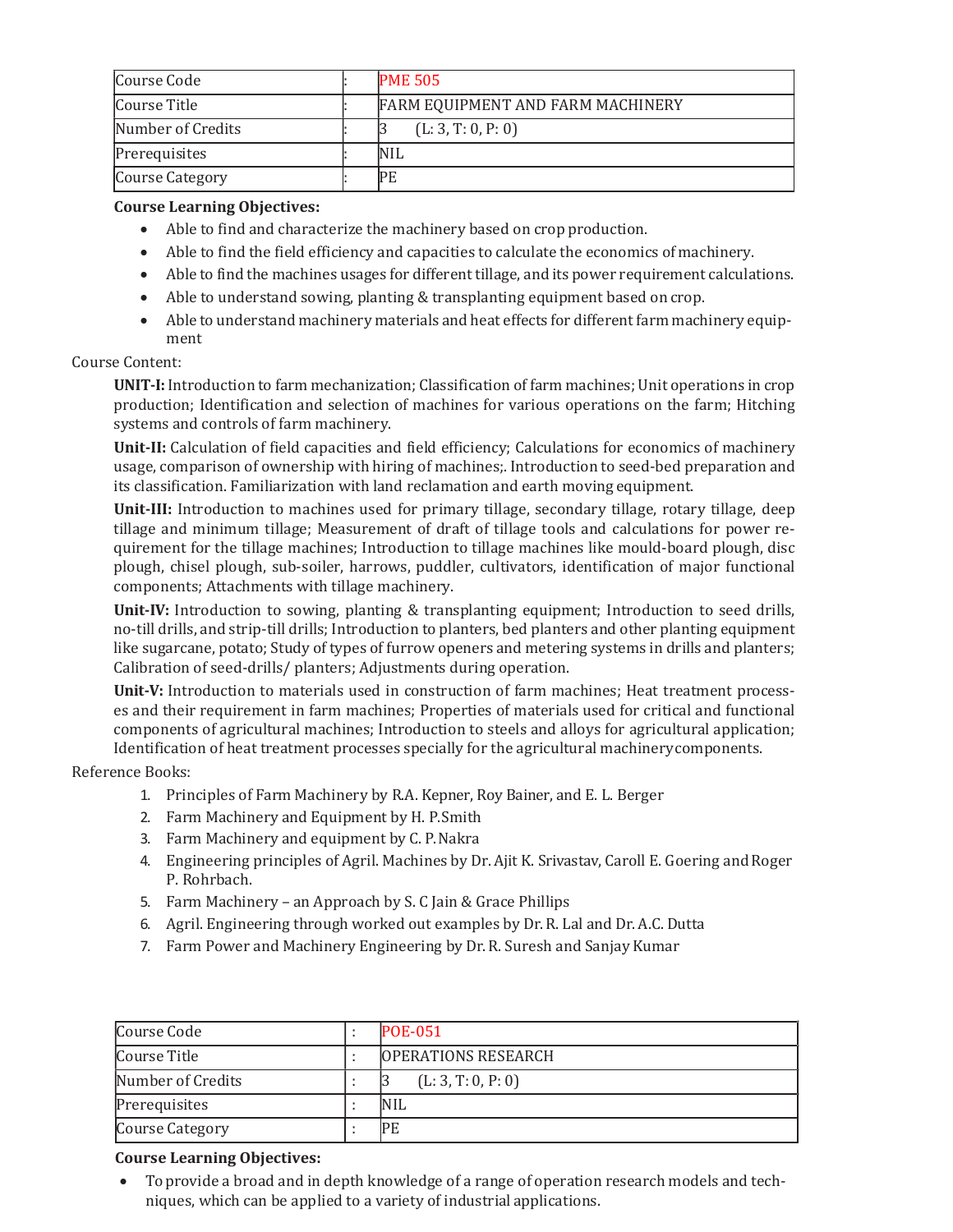Course Content:

UNIT-I: Development, Definition, Characteristics and phase of Scientific Method, Types of models; General methods for solving operations research models.

UNIT-II: Allocation: Introduction to linear programming formulation, graphical solution, Simplex Method, artificial variable technique, Duality principle. Sensitivity analysis.

UNIT-III: Transportation Problem Formulation optimal solution. Unbalanced transportation problems, Degeneracy. Assignment problem, Formulation optimal solution.

UNIT-IV: Sequencing: Introduction, Terminology, notations and assumptions, problems with n-jobs and two machines, optimal sequence algorithm, problems with n-jobs and three machines.

UNIT-V: Theory of games: introduction, Two-person zero-sum games, The Maximum –Minimax principle, Games without saddle points – Mixed Strategies, 2 x n and m x 2 Games – Graphical solutions, Dominance property, Use of L.P. to games.

Reference Books:

- 1. Operations Research: an introduction, Hamdy A. Taha, Pearson Education.
- 2. Operations. Research: theory and application, J.K. Sharma, Macmillan Publishers.
- 3. Introduction to Operations Research: concept and cases, Frederick S. Hillier and Gerald J. Lieberman, Tata McGraw-Hill

Course outcomes:

| CO <sub>1</sub> | Understand the formulation of Liner Programming                            |
|-----------------|----------------------------------------------------------------------------|
| CO <sub>2</sub> | Analyze and Convert the problem into a mathematical model.                 |
| CO <sub>3</sub> | Understand and implement the transportation problems at workplace          |
| CO <sub>4</sub> | Understand sequencing to optimize the process time for n-job and m-machine |
| CO <sub>5</sub> | Identify and select suitable methods for various games and apply the LP    |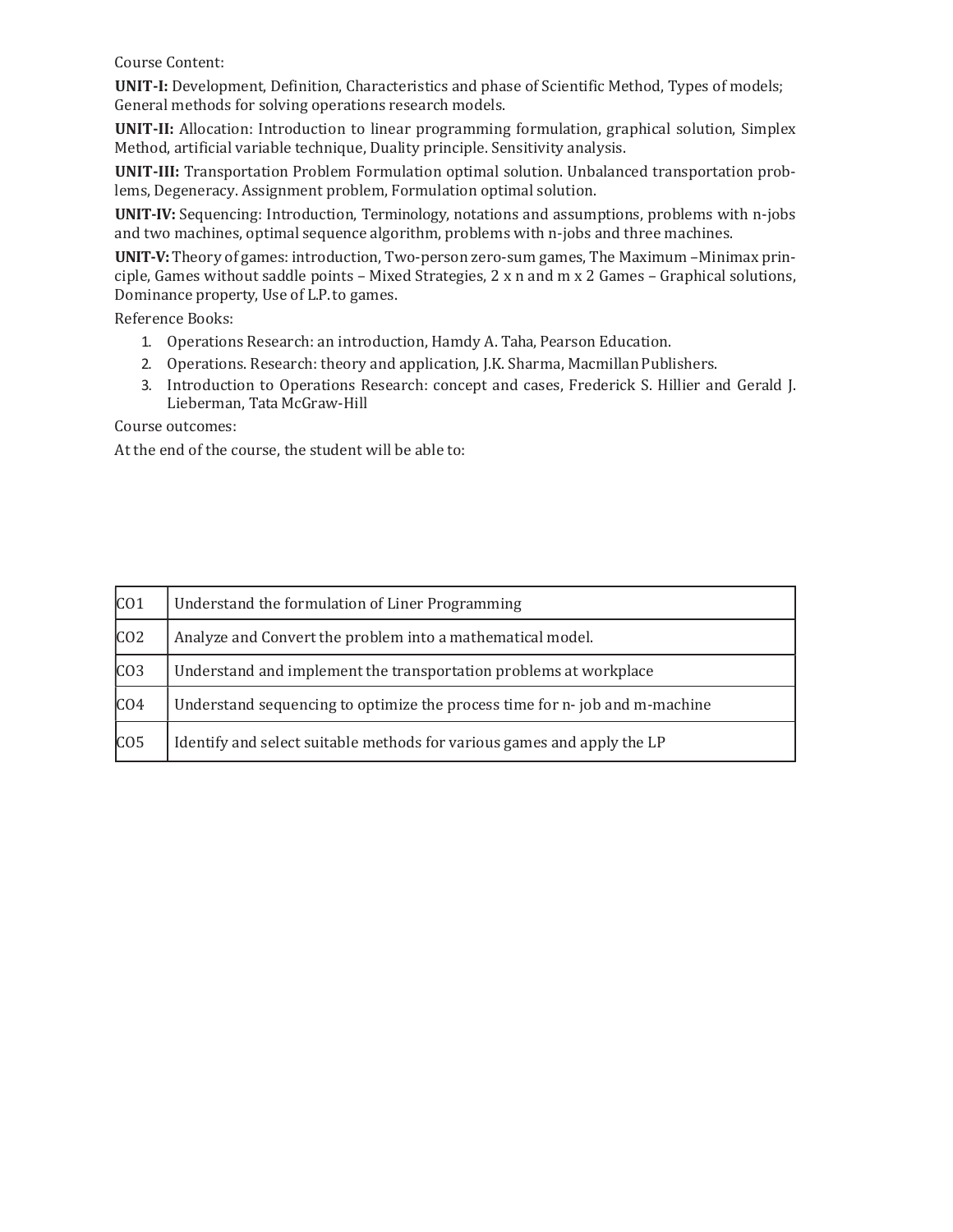| Course Code            | <b>PME 511</b>                      |
|------------------------|-------------------------------------|
| Course Title           | MANUFACTURING ENGINEERING LAB-II    |
| Number of Credits      | (L: 0, T: 0, P: 2)                  |
| Prerequisites          | Manufacturing Engineering (MEPC205) |
| <b>Course Category</b> | P <sub>C</sub>                      |

Course Objectives:

- To Know the working of Drilling machine, shaper, slotter, planer, milling and grinding machines and be in a position to operate the same.
- To make use of various measuring instruments for taking dimensions.
- To Practice different operations on drilling shaper, slotter, planer, milling and grinding machines.

Course Content:

| S.No.          | <b>Topics for practice</b>                                                                                           |
|----------------|----------------------------------------------------------------------------------------------------------------------|
|                | Drilling Exercise (Three different sized holes for different materials maintaining uniform<br>distance between them) |
|                | Milling-square-hexagon from round bars with indexing and without indexing                                            |
| $\mathbf{III}$ | Generation of spur gear teeth on a round bar                                                                         |
| IV             | Simple planning exercise cutting 'T' slots (one model)                                                               |
|                | Shaping a Hexagon on a round bar, key ways, grooves splines                                                          |
| <b>VI</b>      | Shaping step block cut dovetail to angles 60, 90, 120 degrees                                                        |
| <b>VII</b>     | Cylindrical grinding of external surface and internal surface using universal grinding ma-<br>chines                 |
| <b>VIII</b>    | Grinding Cutting tools to the required angles                                                                        |
| <b>IX</b>      | Grinding of milling cutters etc, on a tool and cutter grinder                                                        |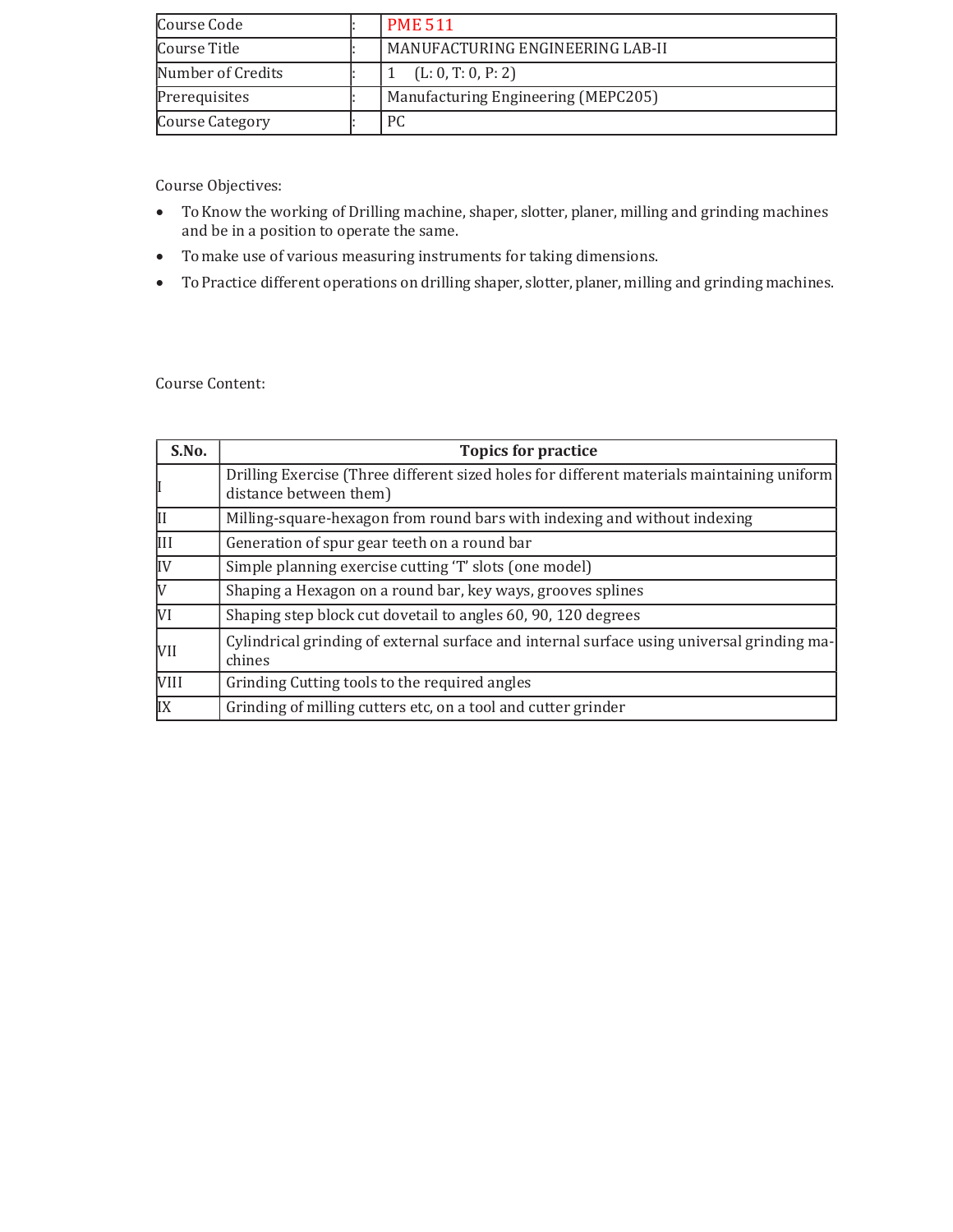| X    | Grinding flat surface on a surface grinder using magnetic chuck and clamping devices  |
|------|---------------------------------------------------------------------------------------|
| XI   | Dismantling some of the components of drilling machine and service, assemble the same |
| XII  | Dismantling some of the components of shaper head and then assemble the same          |
| XIII | Dismantling some of the components of Milling machines and service, assemble the same |
| XIV  | Servicing of universal grinding machine                                               |

Reference Books:

- 1. Elements of Workshop Technology (Volume I & II) Hajra Chowdry & Bhattacharaya, Media Promoters, 11th Edition, 2007
- 2. Introduction of Basic Manufacturing Processes and Workshop Technology Rajendersingh, New age International (P) Ltd. NewDelhi, 2006
- 3. Production Technology HMT, 18<sup>th</sup> edition, Tata McGraw Hill, New Delhi
- 4. Manufacturing process Myro N Begman,  $5<sup>th</sup>$ edition, Tata McGraw Hill, New Delhi

Course outcomes:

At the end of the course, the student will be able to:

| CO <sub>1</sub> | Dismantle and assemble the components on drilling, shaping, milling and grinding ma-<br>chines. |
|-----------------|-------------------------------------------------------------------------------------------------|
| CO <sub>2</sub> | Perform operations on drilling, shaping, milling and grinding machines.                         |
| CO <sub>3</sub> | Produce articles of industrial application such as Spur gear, square headed bolt, V- block      |
| CO <sub>4</sub> | Make use of various measuring instruments for taking dimensions                                 |

| Course Code            | <b>PME 512</b>                           |
|------------------------|------------------------------------------|
| Course Title           | CAD/CAM LAB                              |
| Number of Credits      | (L: 0, T: 0, P: 2)                       |
| Prerequisites          | Computer Aided Machine Drawing (MEPC104) |
| <b>Course Category</b> | PC.                                      |

Course Objectives:

- To understand the fundamentals and use CAD.
- To conceptualize drafting and modeling in CAD.
- To interpret the various features in the menu of solid modeling package.
- To synthesize various parts or components in an assembly.
- To prepare CNC programmes for various jobs.

Course Content:

| S.No.  | <b>Topics for practice</b>                                                                                                                                                                                                                             |
|--------|--------------------------------------------------------------------------------------------------------------------------------------------------------------------------------------------------------------------------------------------------------|
|        | <b>Introduction:</b> Part modelling; Datum Plane; constraint; sketch; dimensioning; ex-<br>trude; revolve; sweep; blend; protrusion; extrusion; rib; shell; hole; round; chamfer;<br>copy; mirror; assembly; align; orient.                            |
| PART-A | Exercises: 3D Drawings of<br>1). Geneva Wheel; 2). Bearing Block; 3). Bushed bearing: 4). Gib and Cotter joint; 5).<br>Screw Jack; 6). Connecting Rod:<br>Note: Print the orthographic view and sectional view from the above assembled 3D<br>drawing. |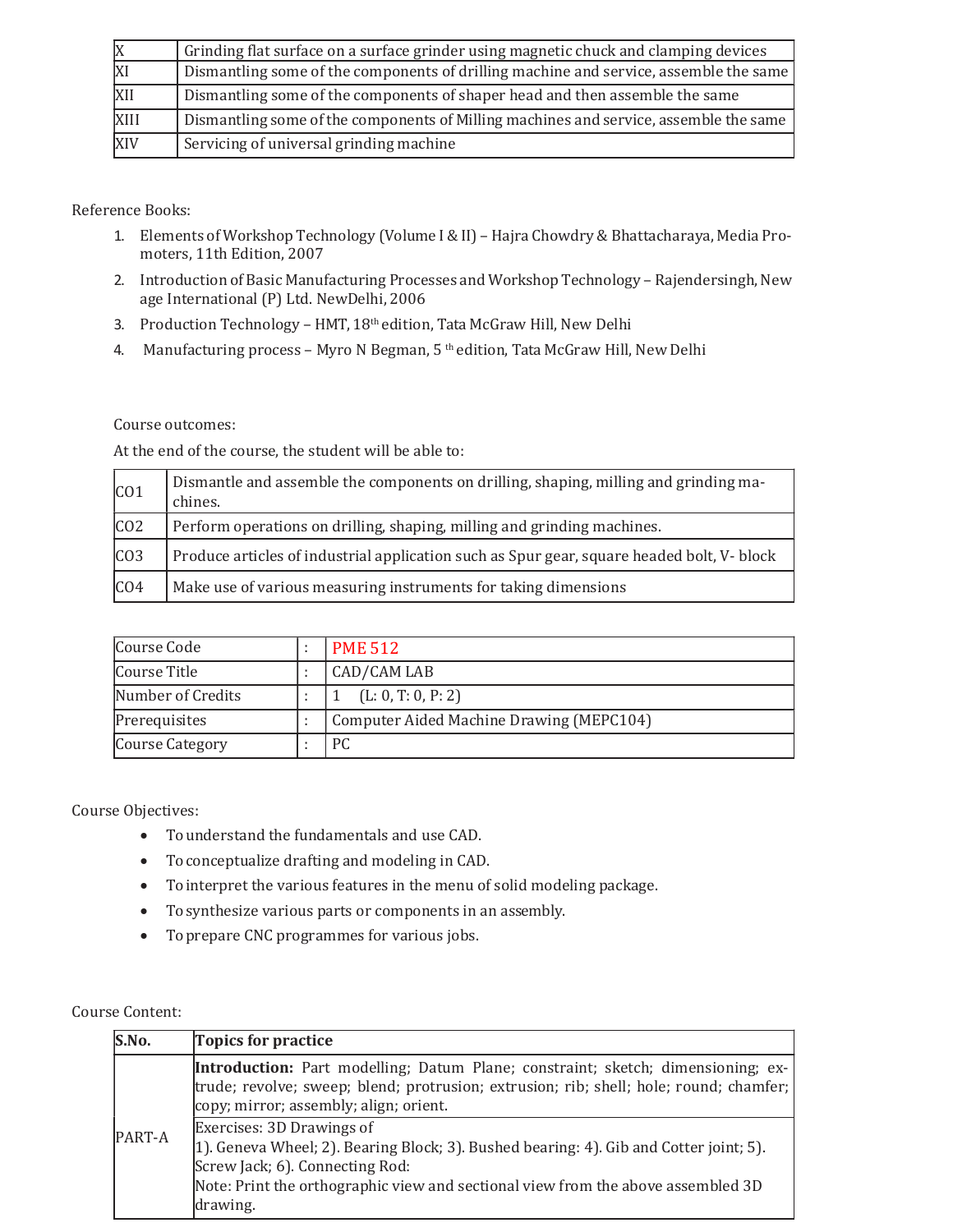|        | <b>CNC Programming and Machining:</b>                                                                                            |  |  |  |  |  |  |
|--------|----------------------------------------------------------------------------------------------------------------------------------|--|--|--|--|--|--|
|        | Introduction; 1). Study of CNC lathe, milling; 2). Study of international standard codes:                                        |  |  |  |  |  |  |
|        | G-Codes and M-Codes; 3). Format – Dimensioning methods;                                                                          |  |  |  |  |  |  |
|        | 4). Program writing – Turning simulator – Milling simulator, IS practice – commands                                              |  |  |  |  |  |  |
|        | menus; 5). Editing the program in the CNC machines; 6). Execute the program in the                                               |  |  |  |  |  |  |
|        | CNC machines;                                                                                                                    |  |  |  |  |  |  |
|        | Exercises:                                                                                                                       |  |  |  |  |  |  |
|        | Note: Print the Program from the Simulation Software and make the Component in the                                               |  |  |  |  |  |  |
|        | <b>CNC</b> Machine.                                                                                                              |  |  |  |  |  |  |
|        | <b>CNC Turning Machine:</b> (Material: Aluminium/Acrylic/Plastic rod)                                                            |  |  |  |  |  |  |
|        | 1. Using Linear and Circular interpolation - Create a part program and produce com-<br>ponent in the Machine.                    |  |  |  |  |  |  |
| PART-B | 2. Using Stock removal cycle - Create a part program for multiple turning operations                                             |  |  |  |  |  |  |
|        | and produce component in the Machine.                                                                                            |  |  |  |  |  |  |
|        | Using canned cycle - Create a part program for thread cutting, grooving and pro-<br>3.                                           |  |  |  |  |  |  |
|        | duce component in the Machine.                                                                                                   |  |  |  |  |  |  |
|        | <b>CNC Milling Machine</b> (Material: Aluminium/Acrylic/Plastic)                                                                 |  |  |  |  |  |  |
|        | Using Linear interpolation and Circular interpolation - Create a part program for<br>1.                                          |  |  |  |  |  |  |
|        | grooving and produce component in the Machine.                                                                                   |  |  |  |  |  |  |
|        | Using canned cycle - Create a part program for drilling, tapping, counter sinking<br>2.<br>and produce component in the Machine. |  |  |  |  |  |  |
|        | 3. Using subprogram - Create a part program for mirroring and produce component                                                  |  |  |  |  |  |  |
|        | in the Machine.                                                                                                                  |  |  |  |  |  |  |

Reference Books:

- 1. Machine Drawing P.S. Gill S. K. Kataria & Sons, Delhi., 17th Revised edition, 2001
- 2. Mechanical Draughtsmanship G.L. Tamta Dhanpat Rai & Sons, Delhi, 1992
- 3. Inside AutoCAD D. Raker and H. Rice, BPB Publications, New Delhi, 1985
- 4. CAD/CAM/CIM P. Radhakrishnan, S. Subramaniyan & V. Raju, New Age International Pvt. Ltd., New Delhi, 3rd Edition,
- 5. Engineering AutoCAD, A.P. Gautam & Pradeep Jain, Khanna Book Publishing Co., Delhi

Course outcomes:

| CO <sub>1</sub> | Explain the 3D commands and features of a CAD software                        |
|-----------------|-------------------------------------------------------------------------------|
| CO <sub>2</sub> | Create 3D solid model and find the mass properties of simples solids          |
| CO <sub>3</sub> | Demonstrate the working of CNC turning and milling machine                    |
| CO <sub>4</sub> | Develop the part program using simulation software for Lathe and Milling      |
| CO <sub>5</sub> | Assess the part program, edit and execute in CNC turning and machining centre |